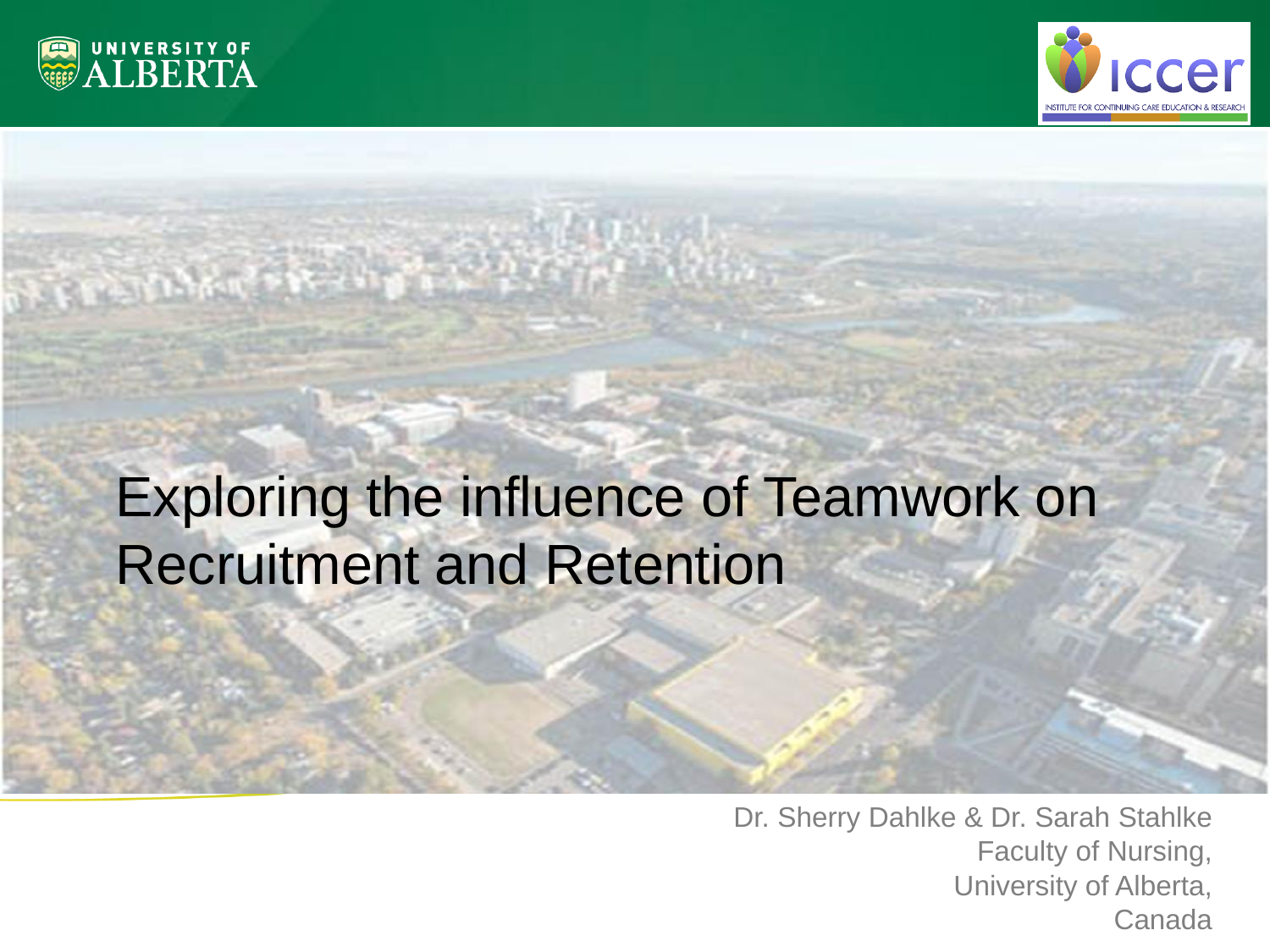### **Acknowledgements**

**The Institute for Continuing Care Education and Research**

- **Dr. Sarah Stahlke**
- **Robin Coastworth-Puspoky**
- **Marnie Colborne**
- **Participants in the study**



INSTITUTE FOR CONTINUING CARE EDUCATION & RESEARCH

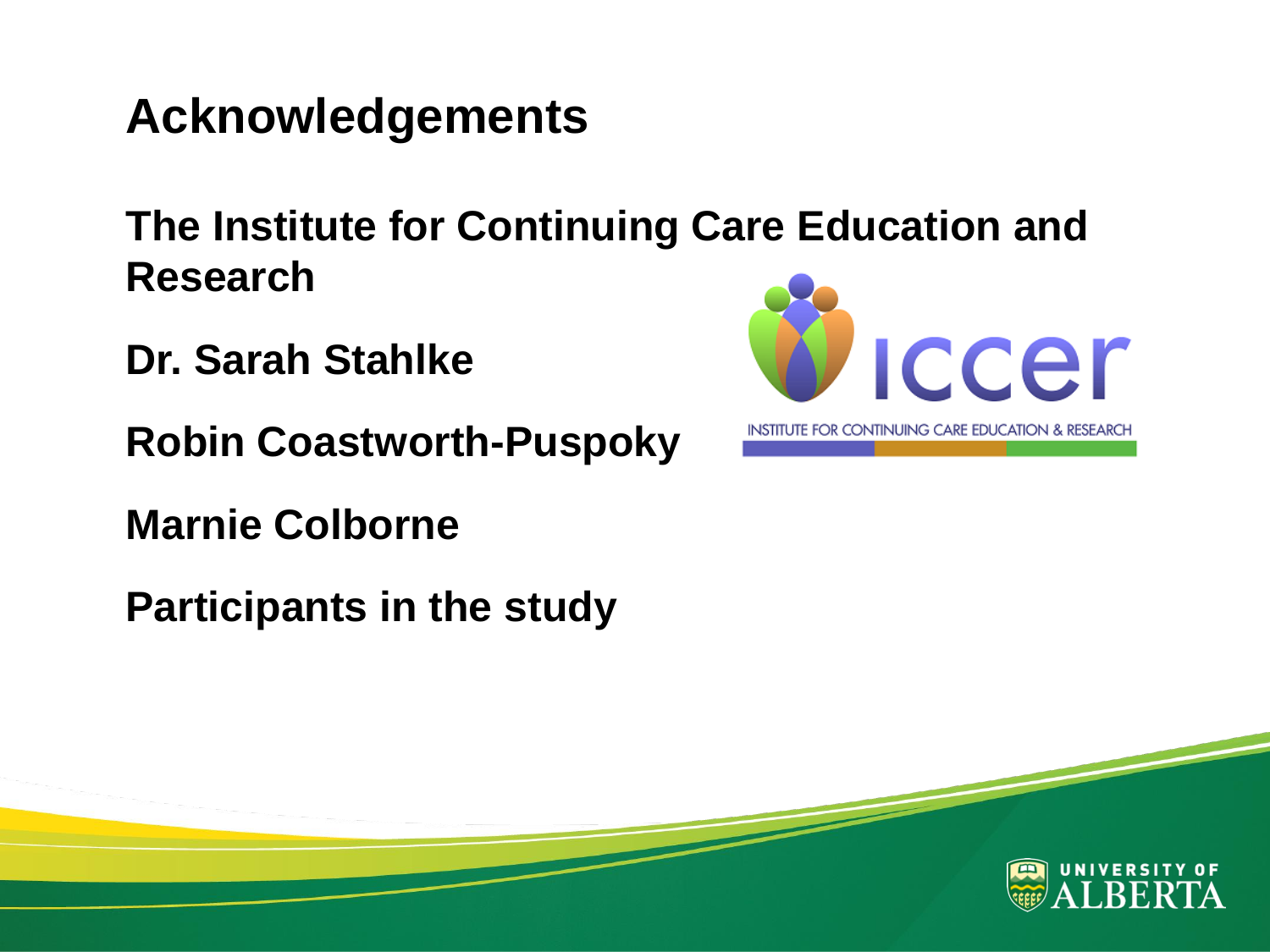# **Background**

**Teamwork is promoted to deliver safe, effective, patient-centered care (Finn et al 2010; Smith-Carrier & Neysmith, 2014; WHO, 2010).**

**Links between teamwork and healthcare workers' intentions to continue working (Lartly et al., 2014; Mohr et al., 2008; Robson & Robson, 2014).**

**Teamwork impacts how care is delivered (Kurowski et al., 2012).**

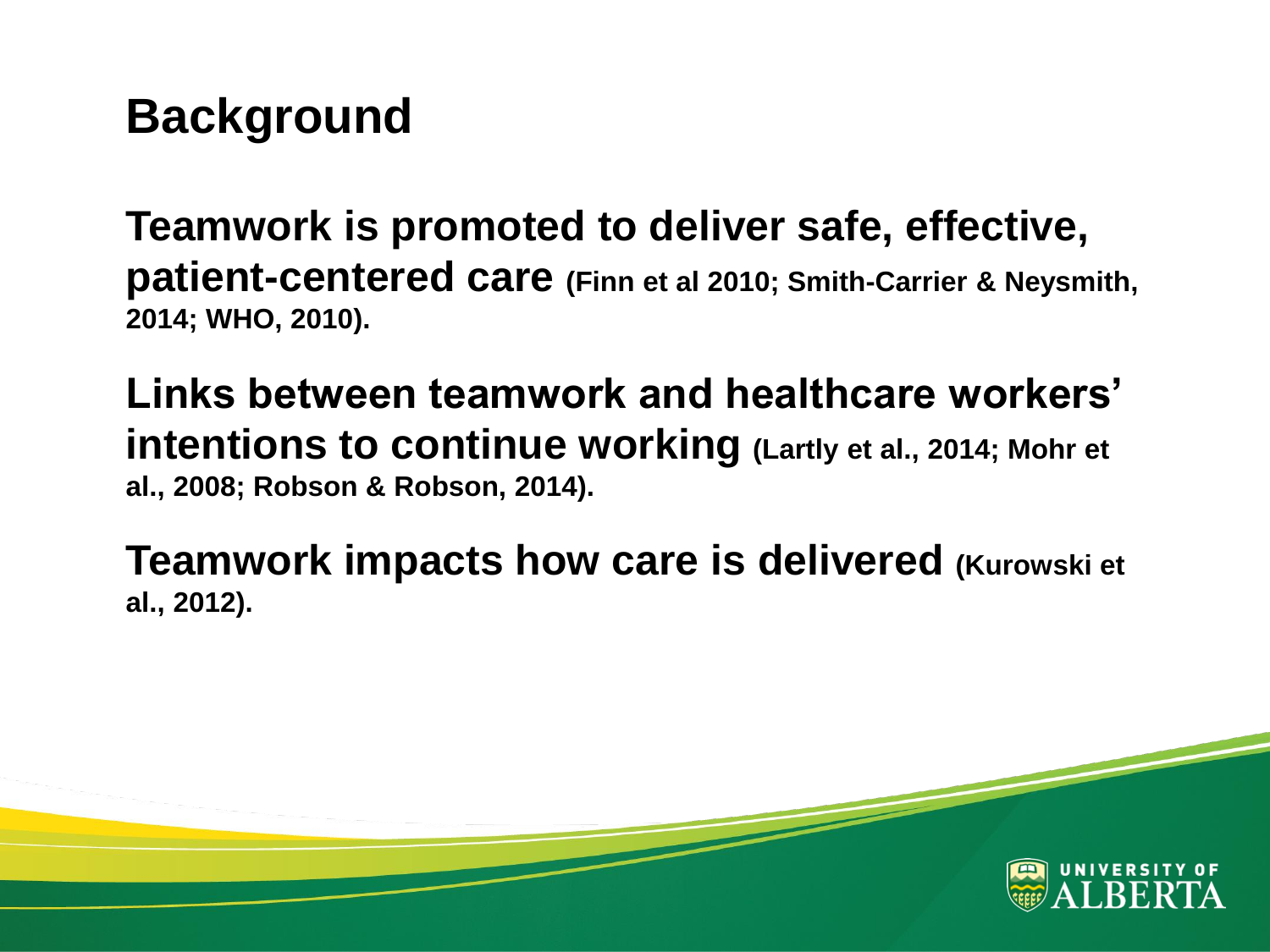# **Aim**

**To examine the nature of teamwork and its impact on the effectiveness of care delivery and job satisfaction for healthcare workers.**

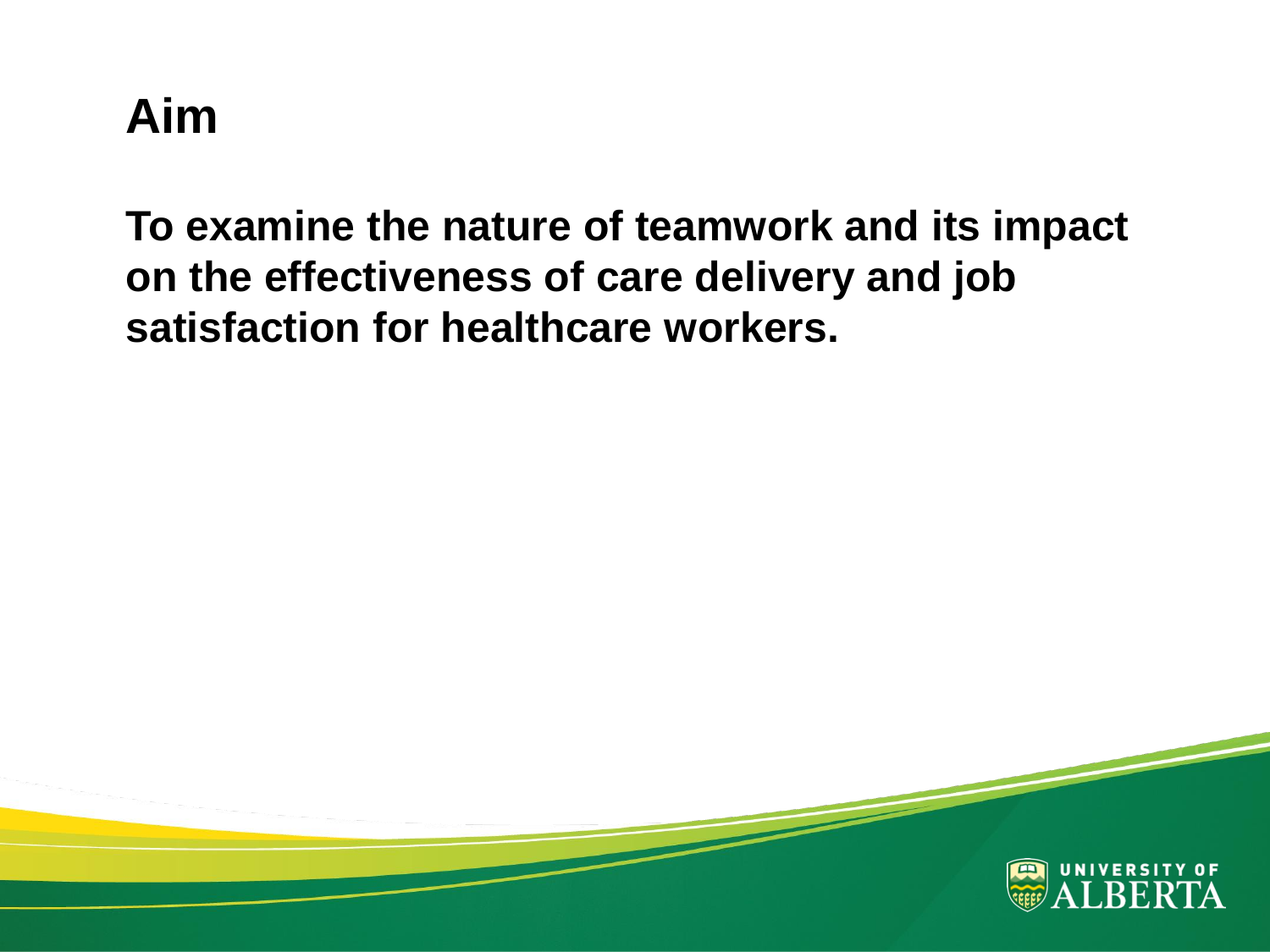### **Methods**

**Focused ethnography (Smith, 2001).**

**Semi-structured interviews with 17 participants representing a variety of roles** 

**Residential care – older adults with complex needs**

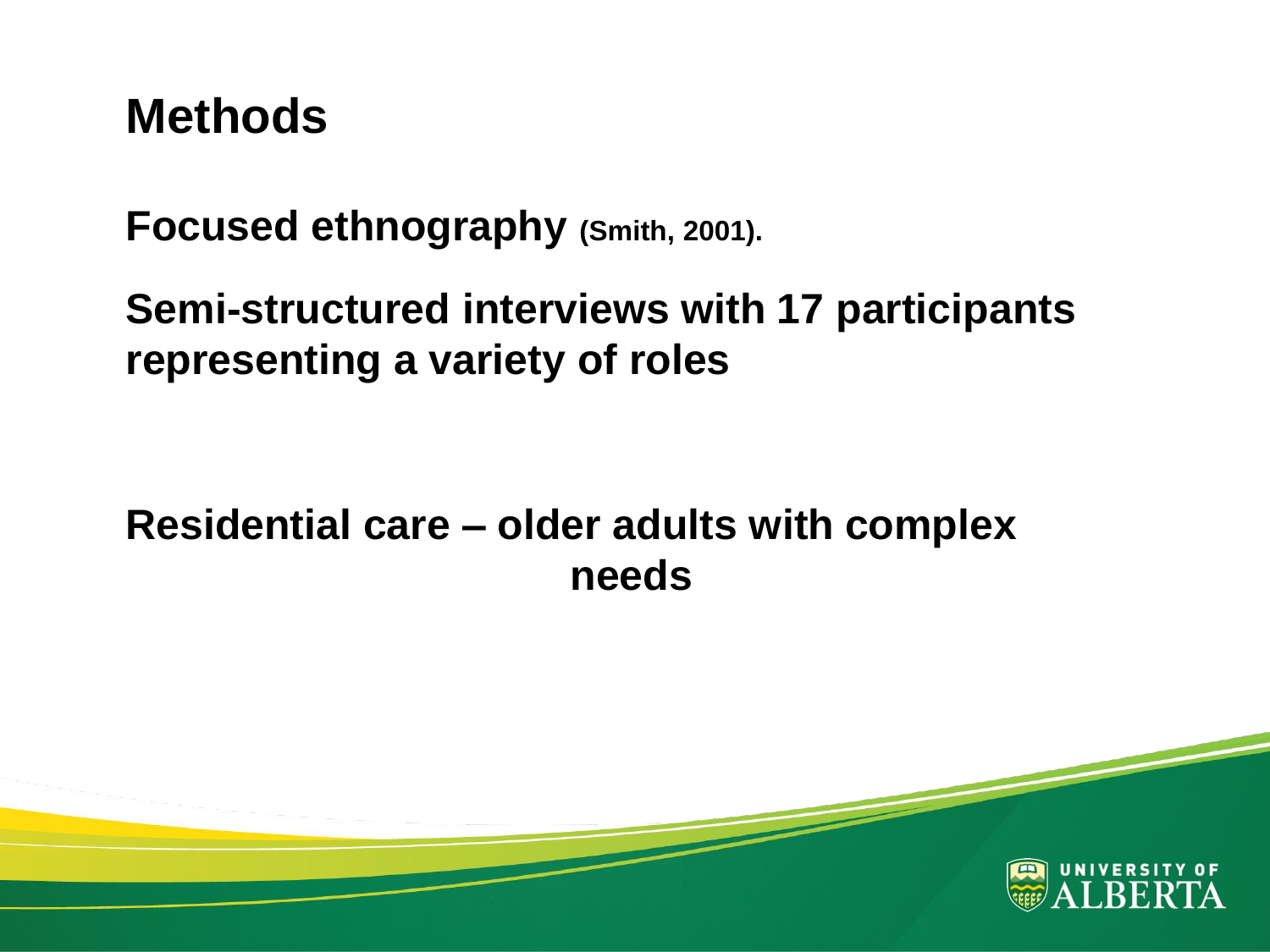**Preliminary Findings**

**Characteristics of good teamwork**

**Barriers and/or facilitators of teamwork**



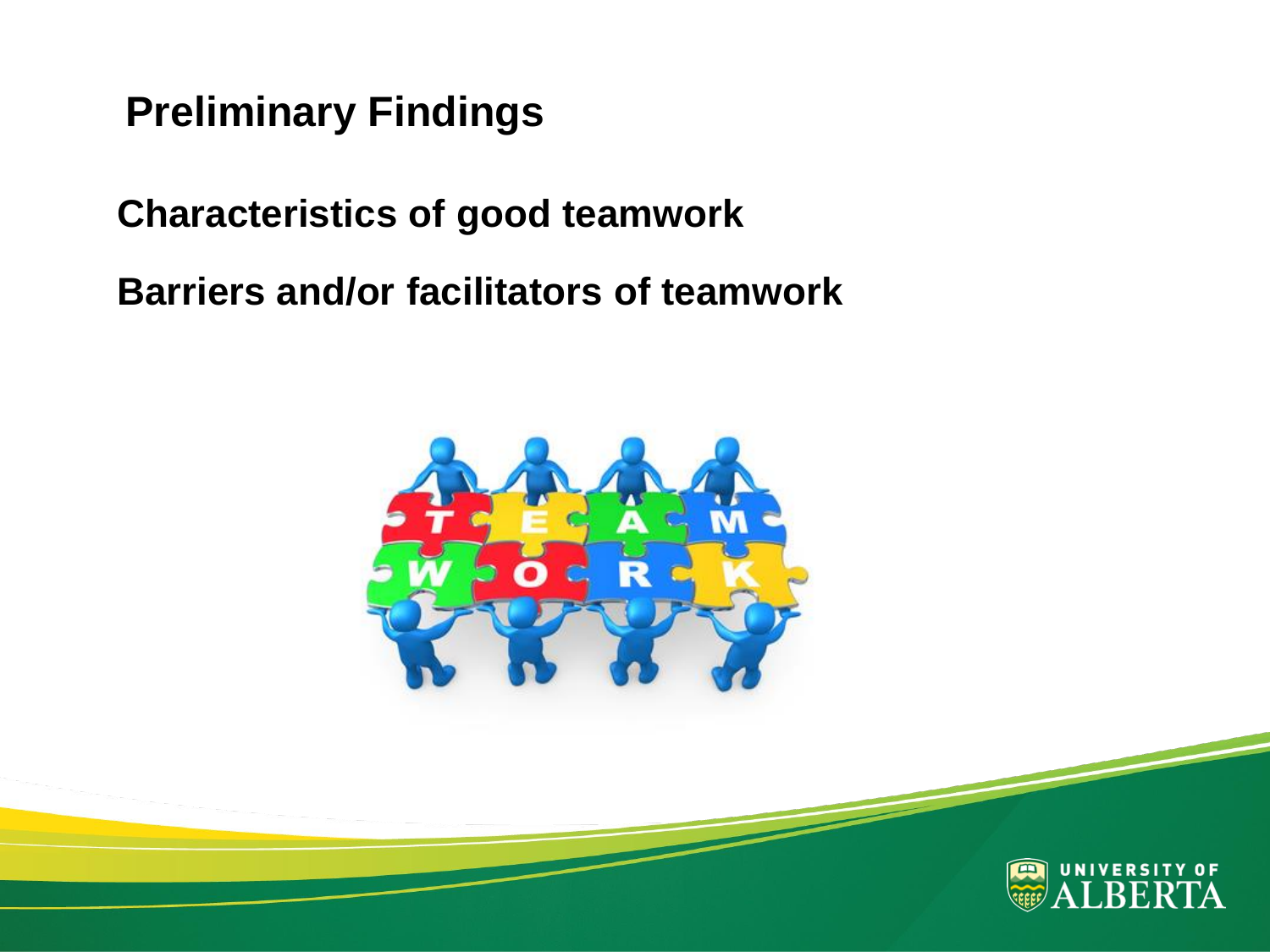# **Characteristics of teamwork**

**Respect and common goals**

*"The respect and being here for the right reasons" (HCA).*

**Listening**

*"If you are listening … and hearing what your team members issues are, things that they are challenged with…it opens communication" (SW)*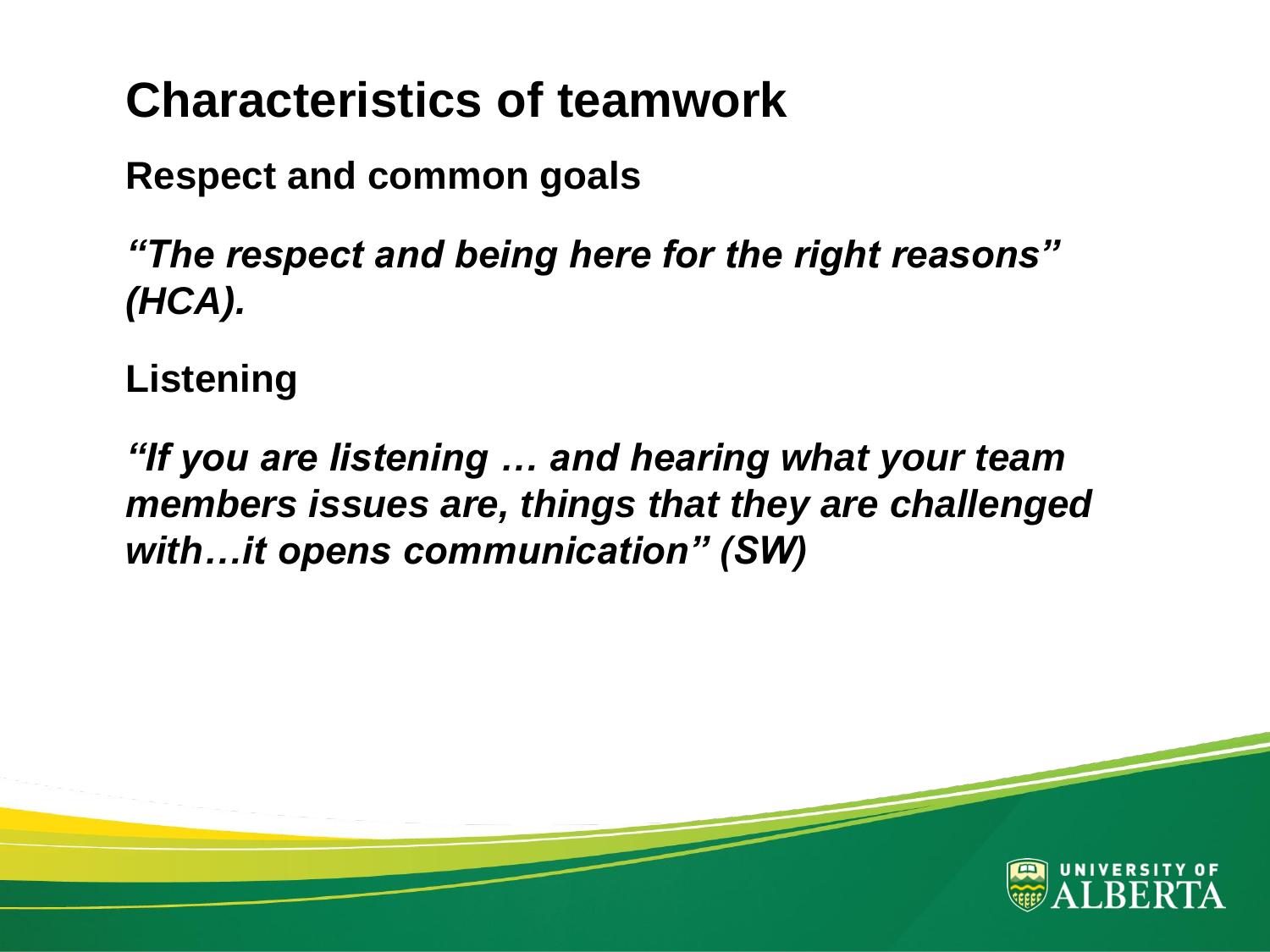### **Barriers/Facilitators of teamwork**

#### **Communication**

*"We work well together and communicate well together" (HCA).*

*"Not everybody gets the same information…we just can't get it together…or even dietary or physio, its really hard ….you have evenings doing something different than what days are doing" (HCA).*

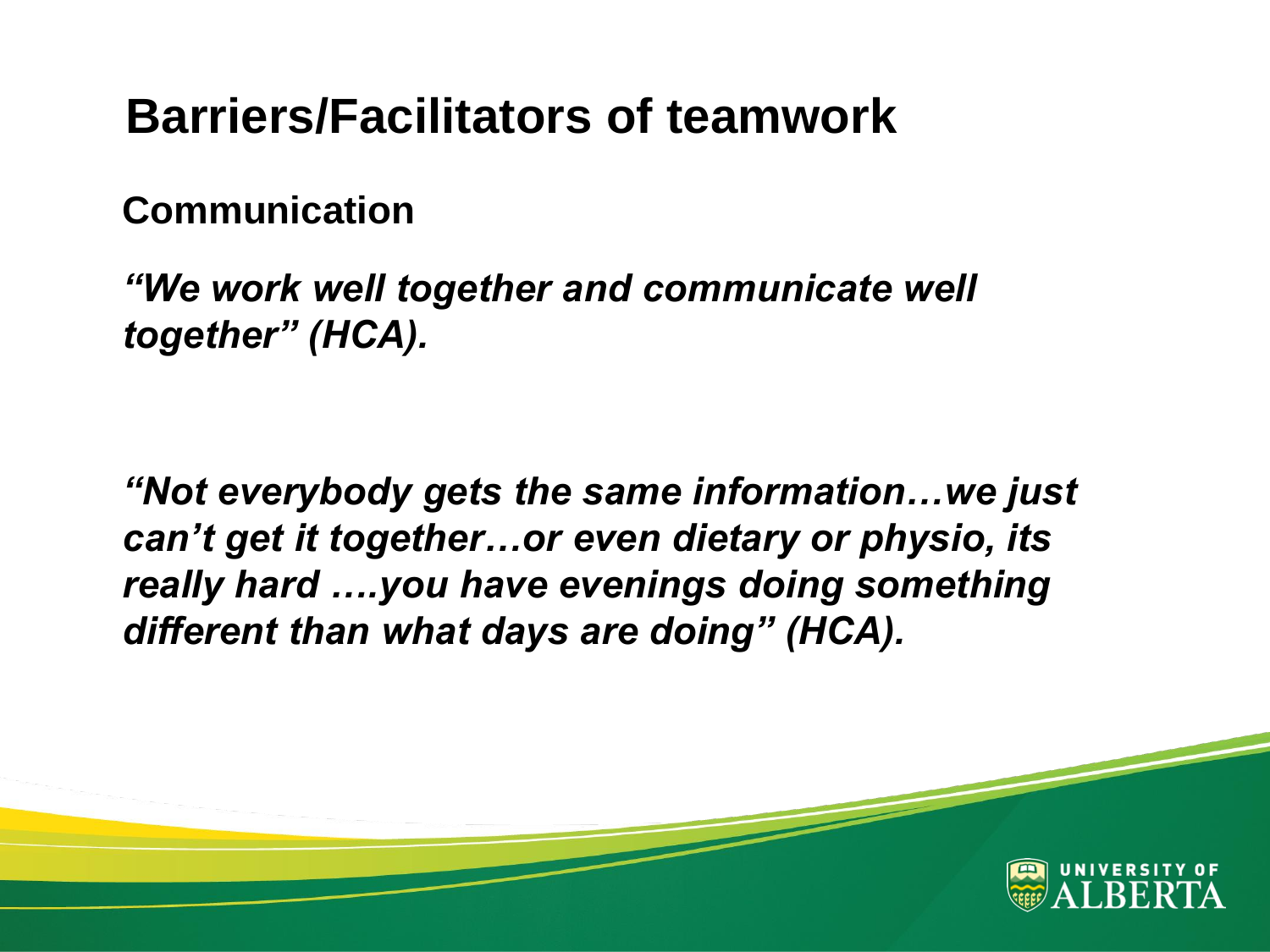### **Barriers/Facilitators of teamwork cont**

**Commitment to the work**

*"I know one girl works three facilities…some work 80 hours in one week" (LPN).*

*"We are here for the right reasons, they can see it …its in the energy they get given off by the entire team" (Educator).*

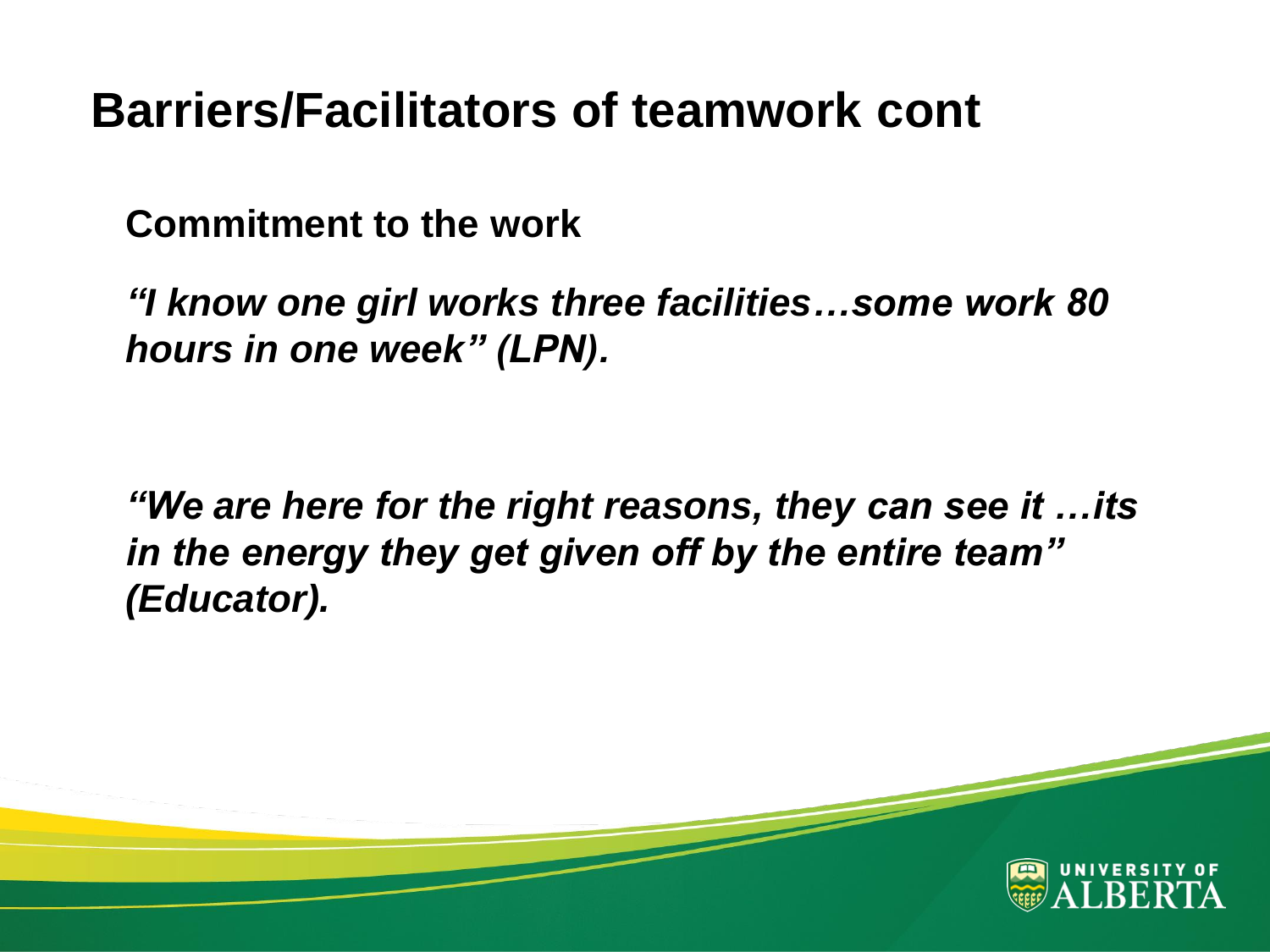### **Barriers/Facilitators of teamwork cont…**

#### **Familiarity**

*"Two girls with one brain, because we think the same…a lot of our residents appreciate us…they find it happy" (HCA).*

*"Once my trust is destroyed, I have a difficult time to build that again" (LPN).*

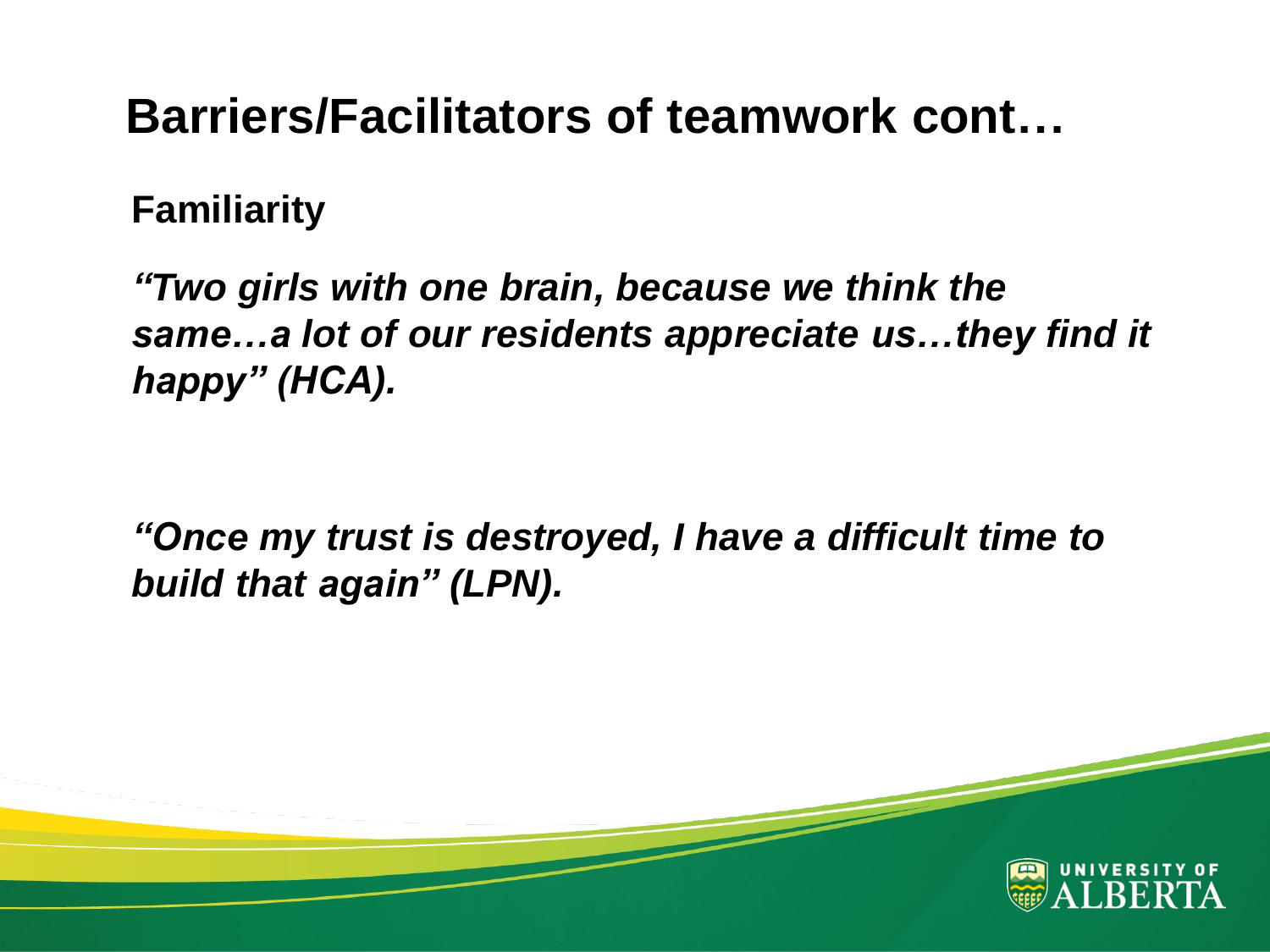### **Conclusions**

*"I like the people I am working with that's why I am here" (LPN).*

*"I feel like I like coming to work, I get stuff done I go home feeling fulfilled. I feel like I am going come back the next day and I am going to find something else to work on, a new project to start and things like that" (Rehab).*